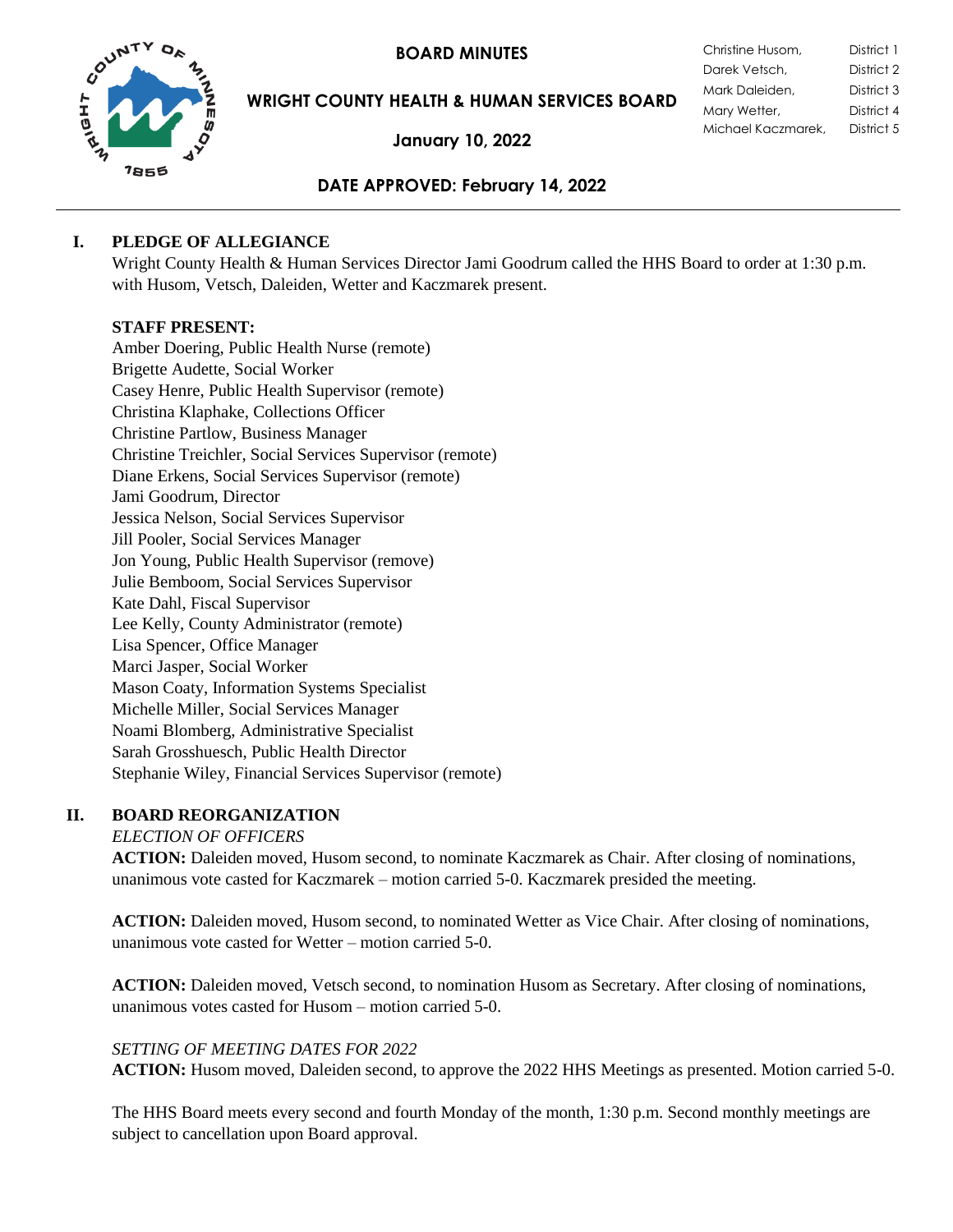#### 2022 HHS Board Meeting Dates:

| January 24  | April 25 | July 25      | October 24        |
|-------------|----------|--------------|-------------------|
| February 14 | May 9    | August 8     | November 14       |
| February 28 | May 23   | August 22    | November 28       |
| March 14    | June13   | September 12 | December 12       |
| March 28    | June 27  | September 26 | December 27 (Tue) |
| April 11    | July 11  | October 10   | January 9, 2023   |

#### *COMMITTEE APPOINTMENTS:*

**ACTION:** After Daleiden rescinded his motion to approve the 2021-12-13 meeting minutes (next item), Vetsch moved, Daleiden second, to approve the 2022 committee appointments as presented. Motion carried 5-0.

| <b>COMMITTEE</b>                                                                  | 2022 APPOINTMENTS                          |
|-----------------------------------------------------------------------------------|--------------------------------------------|
| Central MN Council on Aging (3-Year Term)                                         | (Wetter, appointed in $2021 - 3$ -yr term) |
| Local Emergency Medical Systems Council                                           | Kaczmarek                                  |
| Inter-agency Early Intervention Committee                                         | Wetter                                     |
| HHS Advisory Committees:                                                          |                                            |
| Human Services Advisory Committee                                                 | Husom                                      |
| Mental Health Advisory Council                                                    | Daleiden                                   |
| <b>Public Health Task Force</b>                                                   | Daleiden                                   |
| Emergency Management/Public Health                                                |                                            |
| <b>Emergency Preparedness (EM/PHEP)</b>                                           |                                            |
| Workgroup Advisory Council (previously<br><b>Emergency Preparedness Committee</b> | Vetsch                                     |
|                                                                                   |                                            |
| <b>Truancy Task Force</b>                                                         | Vetsch                                     |
| <b>State Community Health Services Advisory</b>                                   |                                            |
| Committee appointment and alternate                                               | Husom, Grosshuesch (alternate)             |
| CommUNITY Adult Mental Health Initiative                                          | Goodrum, Pooler (alternate)                |
| Central MN Home Visiting Coalition                                                |                                            |
| (2-year term; initial appointment - 2020)                                         | Daleiden                                   |

# **III. MINUTES APPROVAL**

**ACTION:** Daleiden moved, Husom moved, second, to approve the 2021-12-13 minutes. Motion carried 5-0.

### **IV. REVIEW AND APPROVAL OF AGENDA**

*Item VII - February Employee of the Month* – nominee absent; to be introduced at the next meeting. **ACTION**: Daleiden moved, Wetter second, to approve the agenda. Motion carried 5-0.

### **V. CONSENT AGENDA**

*Item V, B, #3 Consent Agenda – Out of State Travel – January 25 was cancelled due to COVID-19 outbreak*; Goodrum sought approval of the outlined travel/training requests without specified dates.

Discussed clarification on *Item A - Objective Observer Rate* as requested by Daleiden.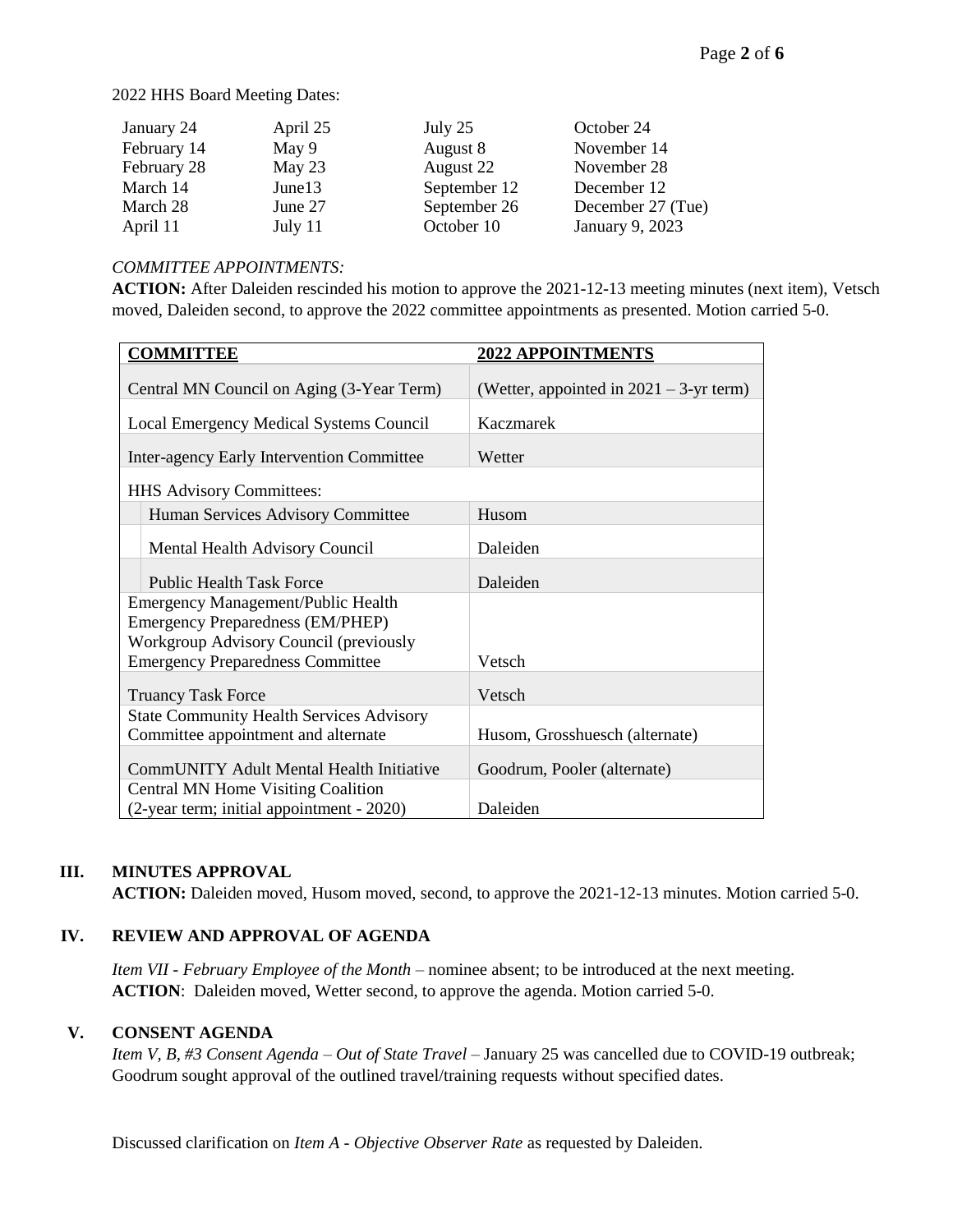- A. Approve Request to Increase the Objective Observer Rate From \$30 To \$50 HHS Paid \$90 Total In 2022 For Services in November And December 2021 (See Attached Object Rate Procedure)
- B. Approve Eleanor Vanasse And Benjamin Grimm's Grant-Funded (By *Human Impact Partners*) Out-Of-State Travel, Health Equity Awakened Fellowship, On the Following Dates:
	- 1. 2022 January 25-28, Oakland, CA cancelled/rescheduled
	- 2. 2022 June 14-17, Venue to Be Determined
	- 3. 2022 December, Date and Venue to Be Determined
- C. Approve Mental Health Advisory Council Two-Year Term Membership Reappointment
	- 1. Tina Sklors, District 3, Two-Year Term Ends 2022-03-24 (2nd Term)
- D. Approve Mental Health Advisory Council Resignation
	- 1. Jim Becker, District 3 (1 Term)
- E. Approve 2022-03-01 All-Staff Training, 9:00 A.M. 3:30 P.M., New Government Center Conference Rooms. HHS Office Will Be Closed 9:00 A.M. - 3:30 P.M.
- F. Approve Request to Cancel 2022-01-24 HHS Board Meeting
- **ACTION:** Daleiden moved, Wetter second, to approve the consent agenda. Motion carried 5-0.

## **VI. NEW HIRE**

- A. Andrea Buffie, Office Technician I, Office Support Team, November 29, 2021
- B. Amber Doering, Public Health Nurse, Health Children and Family Services Team, December 20, 2021
- C. Brigette Audette, Social Worker, Child Protection (CP1) Team, December 27, 2021
- D. Marci Jasper, Social Worker, Intake & Intervention Team, January 5, 2021

## **VII. EMPLOYEE OF THE MONTH – FEBRUARY**

Beth Hammer is February Employee of the Month.

### **VIII. REGULAR AGENDA**

### **A. Social Services/Public Health/Financial Services**

- 1. APPROVE RESOLUTION HHS 22-01: DECEMBER 2021 DONATION **ACTION:** Daleiden move, Husom second, to approve Resolution HHS 22-01. Motion carried via roll call vote 5-0.
- 2. INFORMATION: SETTING UP AND COLLECTING OUT-OF-HOME PLACEMENT (OHP) (Jami Goodrum, Christine Partlow)

Goodrum reiterated the changes that HHS implemented in early 2020 for OHP policy and practices in establishing and collecting parental fees to remove barriers and establish reasonable and affordable debts for families. One of the changes adopted since that time was discontinuation of charges for emergency foster care placement under a protective hold. Also, HHS started using the income-based State Fee Schedule, which provides a significant reduction to monthly fees as previously calculated.

A recent National Public Radio (NPR) article noted that Wright County charged \$101K for OHP fees in 2018 and ultimately charging only \$50K in 2020, a significant decrease in collection based on the lower charging amounts.

HHS in 2021 assessed 35 OHP debts, compared to 106 in 2017, 80 in 2018, 54 in 2019, 44 in 2020. Daleiden asked what steps should be taken to help the families who made efforts to pay, in 2017 for example, to eliminate their debts and help them succeed. Daleiden stated that at some point, families who consistently pay may be absolved from outstanding debts so they can move on. Fiscal Supervisor Kate Dahl reported that 73 of the cases in 2017 have zero balance. The Fiscal Team works with families and consults with HHS management, while also using the HHS Write-Off Policy as a tool when assessing outstanding debts. Goodrum also pointed out that HHS prior to the 2020 revamp, was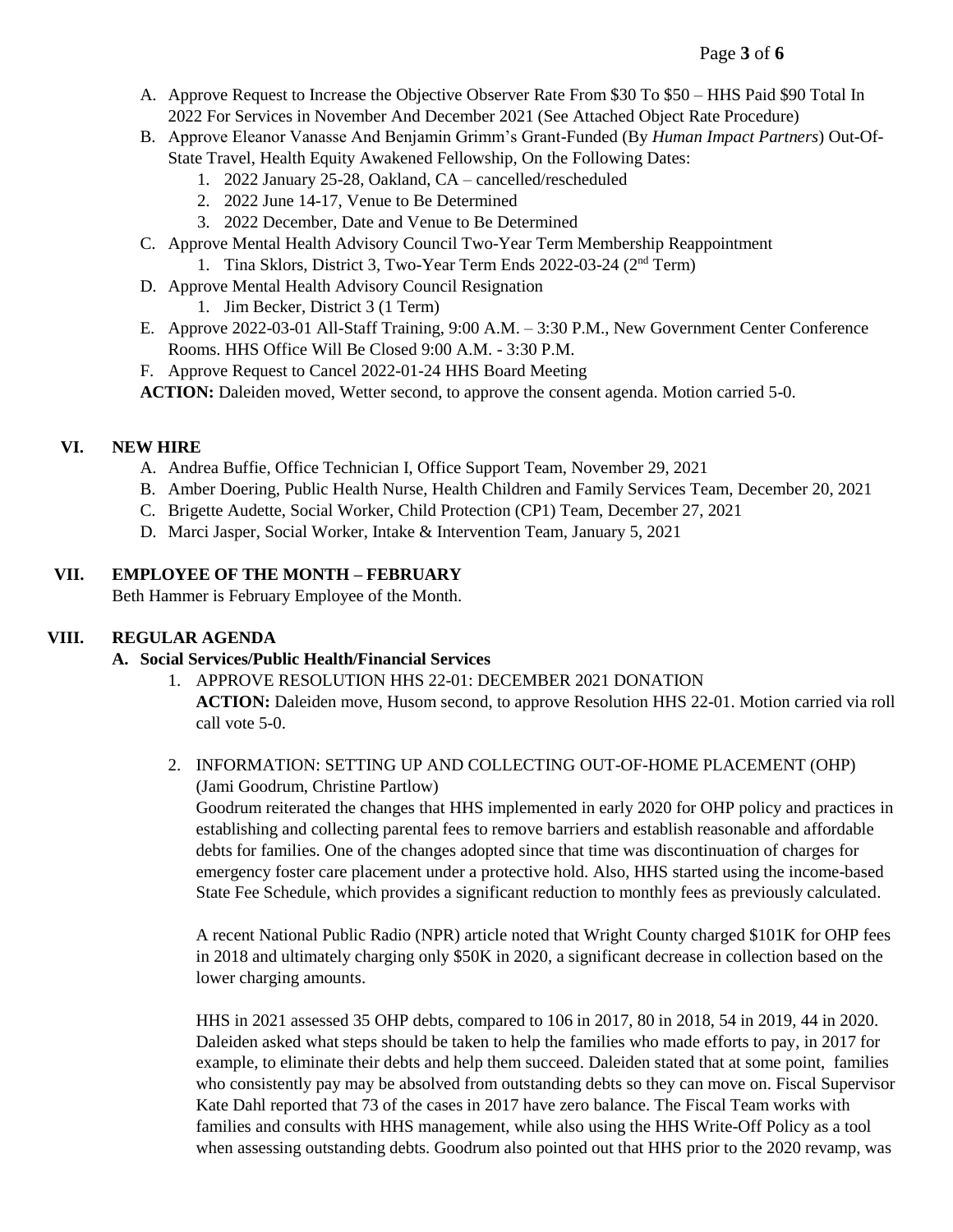collecting fees at up to 100 percent of costs to the county, which was not attainable, stating that a portion of the current 50 percent of costs is fair and reasonable for HHS and families.

#### 3. [WRIGHT 2 SCHOOL PROGRAM](http://www.co.wright.mn.us/DocumentCenter/View/23987/Wright2School-Presentation)

#### (JESSICA NELSON)

Nelson outlined the purpose and process of the Truancy and Educational Neglect Intervention Program. Currently, HHS has two referrals to be submitted to the County Attorney's Office (CAO) but made no referrals to CAO last year. HHS instead focused on intervention and phone communication due to COVID19 and per DHS and the Minnesota Department of Education (MDE) recommendation to focus more on intervention and to refrain from filing petitions for Truancy and Educational Neglect for the time being.

Kaczmarek reported feedback from Safe School meetings, that the referral process requires a lot of "hoops" to go through. Nelson stated that HHS has been meeting and collaborating with school administrators about the issue, clarifying that the steps are the same, although there are name changes and reorganization to the program.

Vetsch wanted to see the number of referrals and cases included in the presentation, expecting substantial cases in the last three years. He also questioned the behavioral aspect of the Truancy Program, where youth are perpetually stuck in the process year over year, ending up falling behind in their education, seeing no incentive in going to school when graduation is no longer attainable, yet still must remain on the truancy program until reaching the legal age to drop out. Deleiden, however, pointed out that there are alternative classes for students such as Wright Tech and Knights Academy. Nelson stated that HHS very rarely receives behavioral [only] referrals and that some behavioral cases stem from underlying issues [trauma, sexual abuse, etc.] discovered during initial investigations. Last year, HHS received 1,300 truancy and educational neglect referrals. Each worker ends up with approximately 30 cases after referrals work through the process with many referrals being diverted through other interventions.

Questions for consideration: Up to what point would a child be on a truancy program year after year – and what steps are taken to mitigate habitual truancy offenders? Is it reasonable to continue the truancy programs among CAO, HHS, Sheriff's, Court Services and are there overlaps and redundancies?

Social Services Manager Michelle Miller stressed that it is beneficial to work with Court Services and that while schools can make referrals directly to CAO or through HHS, HHS is working with both the schools and CAO and that there is one Wright County Truancy Program.

Goodrum suggested to look at the process and work with CAO to assess the "pros and cons" of running dual truancy programs (HHS and CAO), considering that Wright County deals with ten school districts with some schools navigating with different processes between shared counties.

**RECOMMENDATION:** Bring this item to the April HHS Board to set a Committee of the Whole meeting with HHS, County Attorney's Office, Court Services, Sheriff's, School Administrators; get all numbers together before the next school year starts to streamline the process. This would also be a good topic for future Safe School meetings.

#### **B. Administration**

1. DIRECTOR'S COMMENTS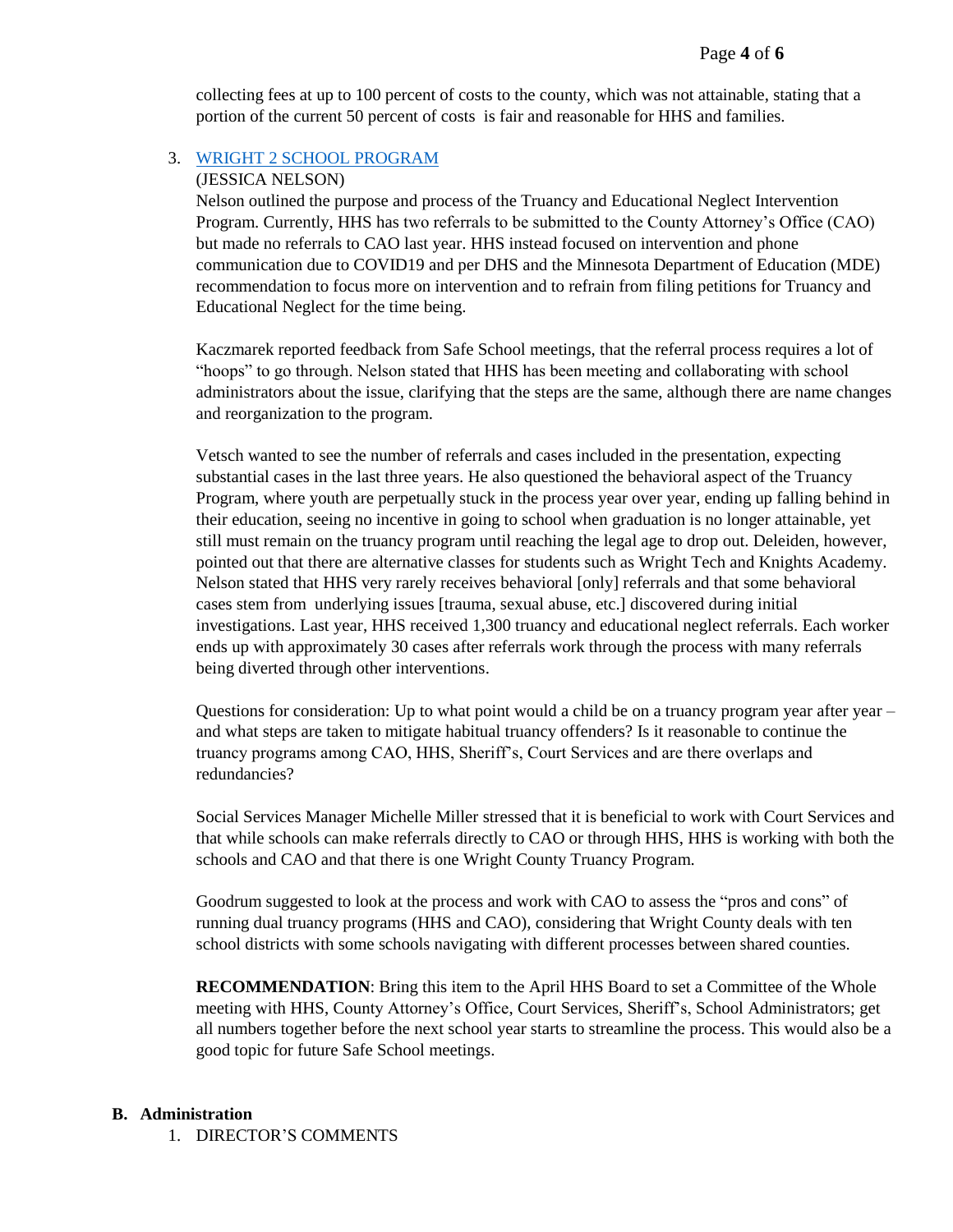HHS has ended its contract with Wright County Family Services Collaborative. HHS will assume the role as fiscal host and group facilitator of services.

HHS received \$35K grant from Health Partners; \$10K will be used for improved access to health services through HHS, \$25K for the Community Dental Health Center.

DHS Reissues "Work Will Always Pay with MFIP." Bulletin 22-11-01.

HHS's Request for Proposal for local drug testing providers is due today, anticipating two applicants, and availability of services by next month. Last fall, HHS ended its contract with Total Compliance Solutions (Rockford Drug Testing). Currently, HHS is working with families, using contracted sites around their areas. Additionally, Wright County Probation also offered to perform drugs tests on site, starting today, with two sites in Buffalo.

Kaczmarek brought up a safety concern regarding the HHS front desk in the new building, that it may be easier for a potential assailant to leap over the counter in the absence of a glass barrier. Goodrum stated that she had brought this up several times when the building planning started and that the initial decision was to have no barrier [pre-COVID], then the next decision was to have barriers during COVID, third decision by the Board was to not have barriers to be consistent with other departments. Goodrum understands that there are HHS staff who have safety concerns on the no-barrier setup. The current design excludes barriers, and Goodrum stated that this was the Board's decision. Kaczmarek noted that this was the Board's decision along with department and office heads prior to 2021, pointing out the difference in barriers – one that potentially prevents COVID transmission and another that is more permanent to prevent physical assault, which are in place in a few county facilities. Goodrum acknowledged the safety concern, but also pointed out that there are safety mitigations put in place. Currently, in both lobby areas of HHS, plexi-glass panels are installed – where the front desk personnel is in closer proximity to the visitor on the other side while in the new building, the counter is deeper, adding a safer distance and out of immediate reach from a potential attacker. Goodrum stated that the risk of bringing clients into offices behind secured areas posed a threat to staff, whereas current and future practice requires workers to meet clients in secured lobby offices. Additionally, there are cameras and panic buttons in place in current and future lobbies.

Kaczmarek asked Goodrum what her input was during the initial discussion with the Board. Goodrum stated that while she initially preferred a more customer-friendly setting and favoring an open concept, she was in favor to have barriers when the COVID pandemic happened, adding that she is for safety but also for a more welcoming environment. Goodrum said that she was not at any Board meeting that she was asked about the issue on barriers during COVID. Vetsch stated that with the series of planning meetings in 2018-2019, the Board initially decided to not have barriers, which was agreed upon by everyone. During the COVID pandemic, there were back and forth discussions on cost, redesign fees, funding sources, resulting to a lot of ambiguity at what departments were going to end up with at that point, stated Vetsch. Goodrum said that during the time in question 2018-2019, there were many conversations around best set-up in the various areas regarding metal detectors and other safety features. Some were kept and some were decided against.

Daleiden said that a temporary barrier must be placed while COVID is ongoing, such as the type installed at the DMV – something that will work with the current design. Goodrum agreed. Kaczmarek, however, stressed the difference between a COVID-mitigating barrier versus a permanent physical safety barrier and asked if there are ARP funds available. He also asked the Board if there is interest in putting up a more secure barrier.